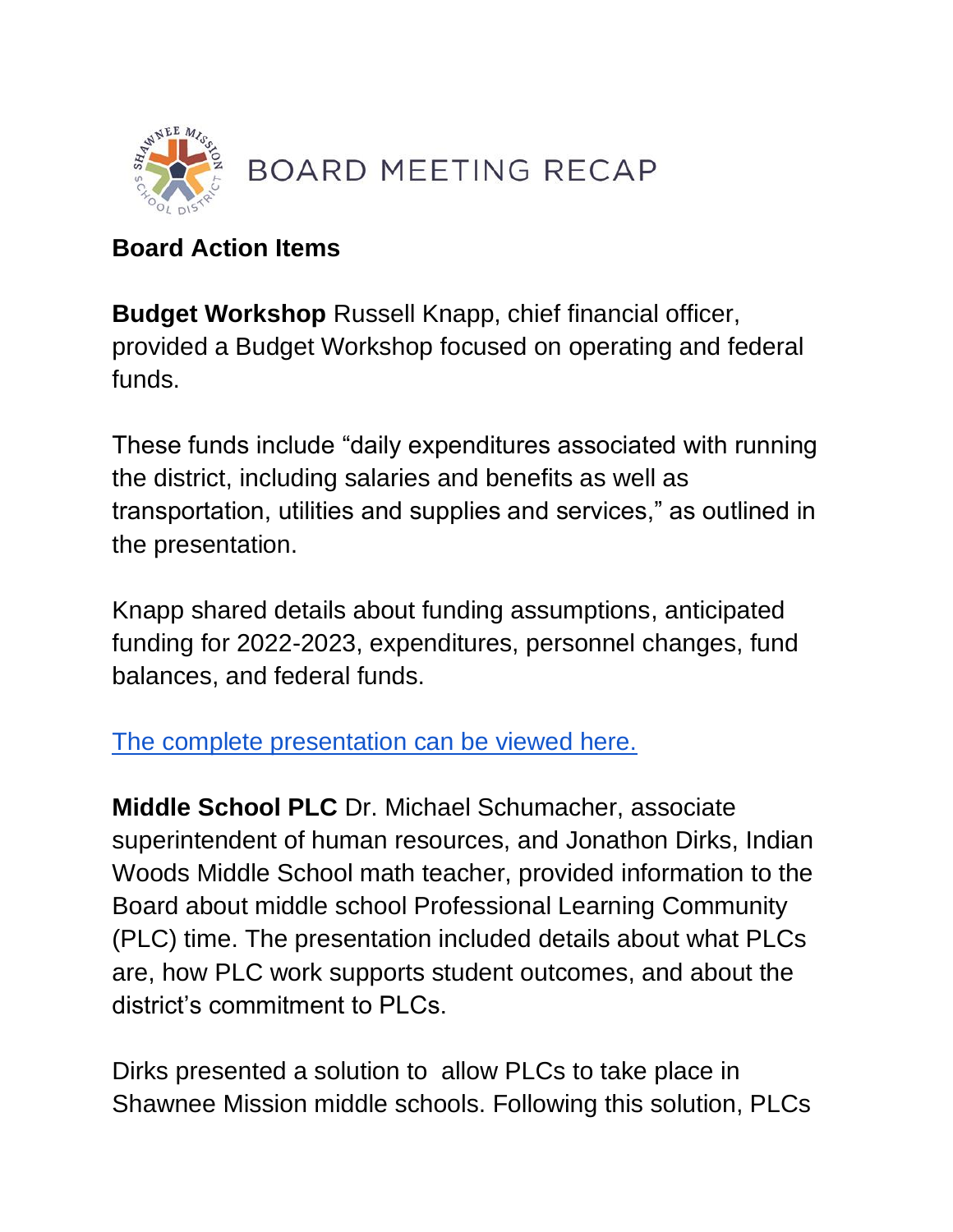would take place on Thursday mornings in a way that would not burden families. In this plan, middle school students would not meet for mascot hour on Thursdays, and PLCs would take place from 8:05 a.m. to 9:05 a.m. The first hour would begin at 9:18 a.m. on Thursdays. The presentation also included a supervision plan for students during that time.

[Click here to view the full presentation.](https://go.boarddocs.com/ks/smsd/Board.nsf/files/CELSDN6D0293/$file/Middle%20School%20Late%20Start%20Recommendation.pdf) 

**Board Policy** Board of Education members held a second reading and approved the following policies: [Revised Board Policy AD:](http://go.boarddocs.com/ks/smsd/Board.nsf/goto?open&id=CEJRL36E6225) District Attendance Areas [Revised Board Policy IEA:](http://go.boarddocs.com/ks/smsd/Board.nsf/goto?open&id=CEJRL46E64B5) Virtual School Programs, [Revised](http://go.boarddocs.com/ks/smsd/Board.nsf/goto?open&id=CEJRL56E66E8)  [Board Police JS:](http://go.boarddocs.com/ks/smsd/Board.nsf/goto?open&id=CEJRL56E66E8) Student Fees, Fines, and Charges

## **From the Superintendent Report:**

**Read Across Update** We are proud to be wrapping up our first year of Read Across SMSD!

Superintendent Dr. Hubbard spoke about how the initiative was hosted in partnership with NEA Shawnee Mission, and how SMSD educators are so proud of how it has promoted reading in schools and in our community. Read Across SMSD also honors the district belief that a community's strength is derived from its diversity.

In the month of May, Tyler Clubb, director of facilities, joined fourth grade teacher Sarah Harvey, students Ben Rivas and Annie Bowen from Westwood View, as well as partners from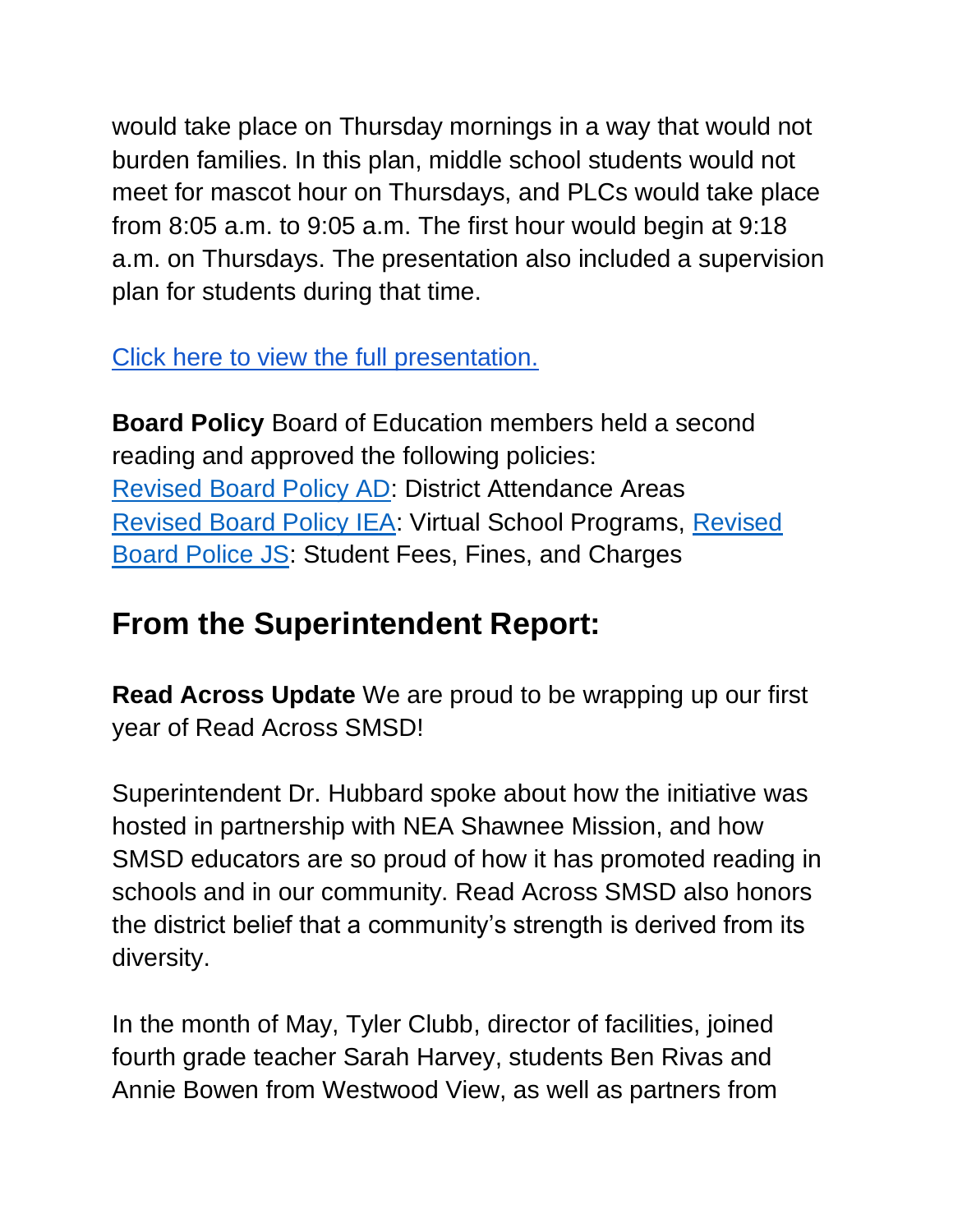Newkirk Novak and the SMSD Operations and Maintenance team to help us explore the theme " Build Together." This theme helped everyone think about how it takes many people working together to help make dreams come true.

[Click here to watch the May video.](https://youtu.be/am85uZVTe6c) [Click here to visit the Read](https://www.smsd.org/about/read-across-smsd)  [Across SMSD web page,](https://www.smsd.org/about/read-across-smsd) featuring links to the monthly themes on the right side of the page, in case anyone is looking for titles for their summer reading lists.



**SM East Tennis Champions** The Shawnee Mission East boys tennis team earned its third consecutive Kansas State Activities Association championship. The team also celebrates individual titles including:

Gregor Wiedeman, sophomore, who was state champion in singles. Graham Faris, junior, earned third place in singles. In doubles, Henry Blair and Jordan Jenkins, seniors, placed seventh, and Jake Hanson, freshman, and George Kahl, sophomore, placed 10<sup>th</sup>. Dr. Hubbard congratulated these athletes and coach Andy Gibbs.



**Extra Yard for Teachers** Erin Stout, Kindergarten teacher at Rising Star Elementary, was honored with the College Football Playoff's Extra Yard for Teachers recognition. Stout received two complimentary tickets to a Kansas State

University football game. There, she will be recognized as the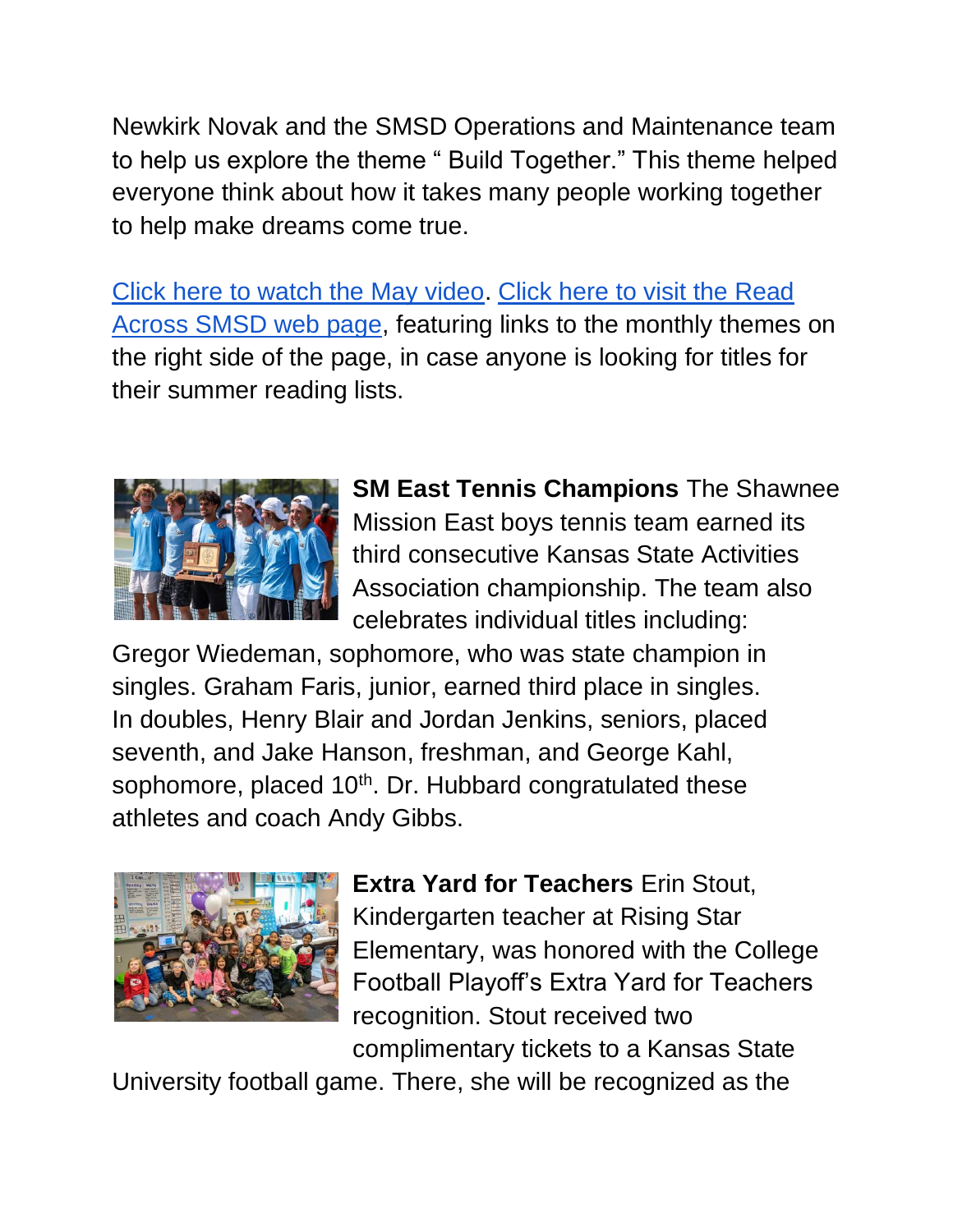SMSD representative as teachers from across Kansas are recognized. She also has the opportunity to win \$500 for a classroom project. In addition to this honor, Stout was recognized earlier this year as the Rising Star Elementary Teacher of the year.



**Lunch Bunch** Free meals will be available for all children 1-18 at Summer Lunch Bunch starting June 6, 2022 in the Shawnee Mission School District. All children will be able to eat inside the

cafeteria or take a meal to go. On Fridays, children will also be able to receive a Take Home bag with food items for weekend lunches and breakfast food for seven days. [Click here for more](https://www.smsd.org/about/news-archives/news-archive-details/~board/2021-2022-district-news/post/summer-lunch-bunch-begins-june-6-2022)  [details](https://www.smsd.org/about/news-archives/news-archive-details/~board/2021-2022-district-news/post/summer-lunch-bunch-begins-june-6-2022) including times, dates, and locations.



**Staff and Family 5K** SMSD educators had a great time at this year's SMSD Staff and Family Fun and 5K event. This celebration of SMSD team members drew hundreds of staff and family members. After the run in

the SM South neighborhood, families were also able to enjoy wellbeing booths, a magician, lawn games, face paintings, and giveaways. Dr. Hubbard thanked Tammie McCoy, wellness coordinator, and the SMSD wellness and human resources team, the [Shawnee Mission Education Foundation,](https://www.smef.org/s/1485/17/start.aspx) and all event sponsors who made this great day possible!